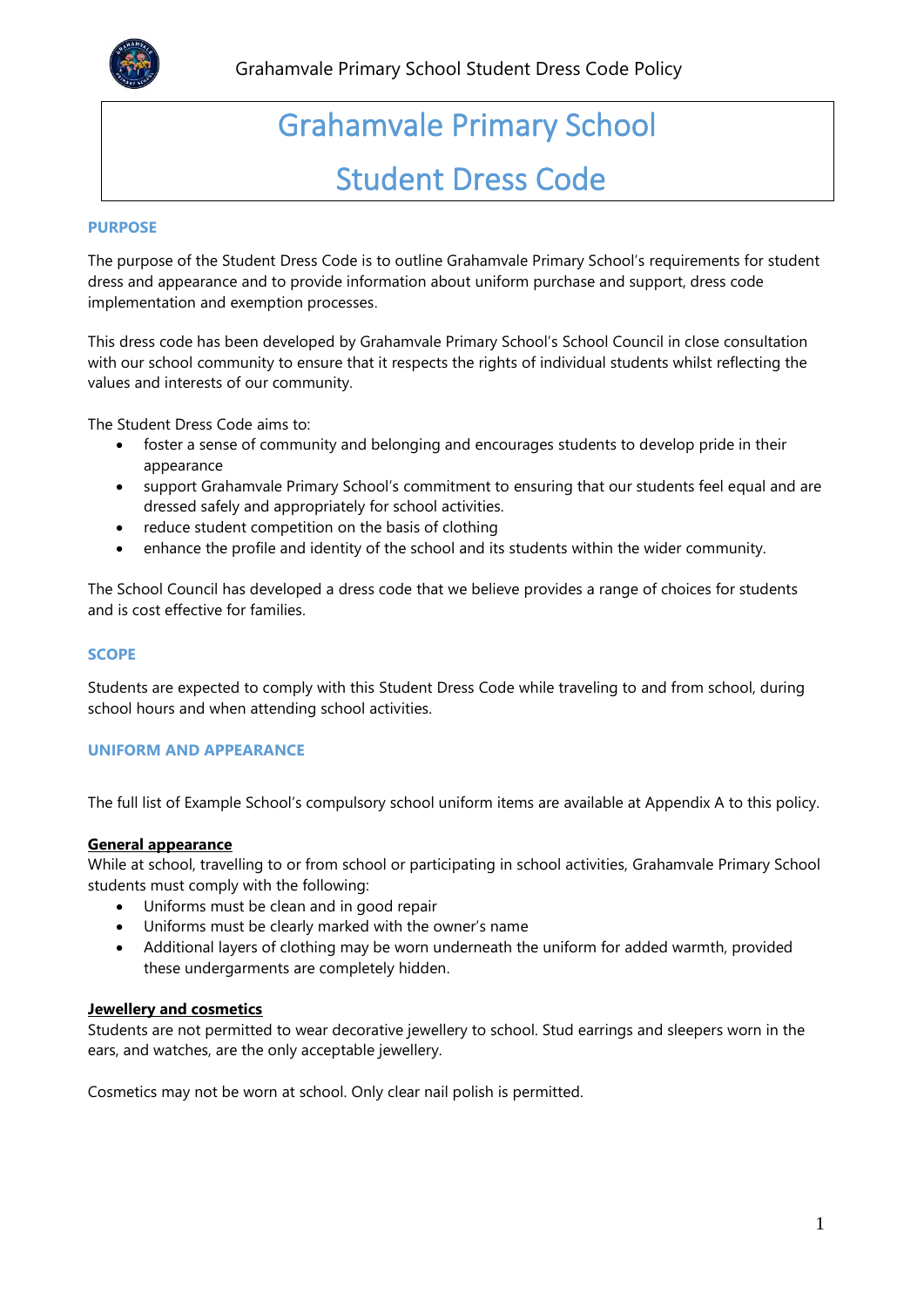

# **Hair and Sun safety**

Shoulder length or longer hair is to be tied back to help restrict the spread of nits and lice and for student safety.

School uniform hats must be worn outside from  $1<sup>st</sup>$  September to  $30<sup>th</sup>$  April and on any other day prescribed by the school. School uniform hats may also be worn outside of this time period, by parent or student choice.

Hats are not to be worn inside.

Students are permitted to wear sunglasses during outdoor activities. Sunglasses should be close-fitting, wrap-around that meet the Australian Standards 1067 and cover as much of the eye area as possible.

# **PURCHASE OF UNIFORMS**

Uniform items can be purchased from the Uniform shops in Corio and High Streets or at Quality Teams.

Second hand uniform items are also available at the school for purchase.

# **Support for families experiencing difficulty**

Please contact the Principal or Assistant Principal to discuss support that we may be able to provide to families experiencing difficulty meeting uniform costs, including information about eligibility for uniform support through State Schools' Relief. Further information about State Schools' Relief is also available on their website: [htps://www.ssr.net.au/](https://www.ssr.net.au/)

Grahamvale Primary School also has uniforms available to families to borrow on request.

## **IMPLEMENTATION**

Grahamvale Primary School will ensure that this Student Dress Code is communicated to all families and students through our website and on enrolment. We will assist students who may be experiencing difficulties complying with this policy where possible.

Students wearing non-compliant uniform items may be asked to change into a compliant item of clothing provided by the school.

If a student is out of school uniform or otherwise breaches the Student Dress Code on a recurring basis, a note will be provided to the student and parents by the classroom teacher. If non-compliance with the dress code becomes a continued occurrence, the Principal will be informed and a phone call home may be required. In this event, the school will continue to work with the student and family to support compliance.

## **EXEMPTIONS TO STUDENT DRESS CODE**

We recognise that there may be situations where the application of this dress code may affect students unequally.

Students and their parents or carers may apply either in writing or in person to the Principal for an exemption to this Student Dress Code if:

- an aspect of this code prevents the student from complying with a requirement of their religious, ethnic or cultural beliefs or background
- the student has a particular disability or health condition that requires a departure from the dress code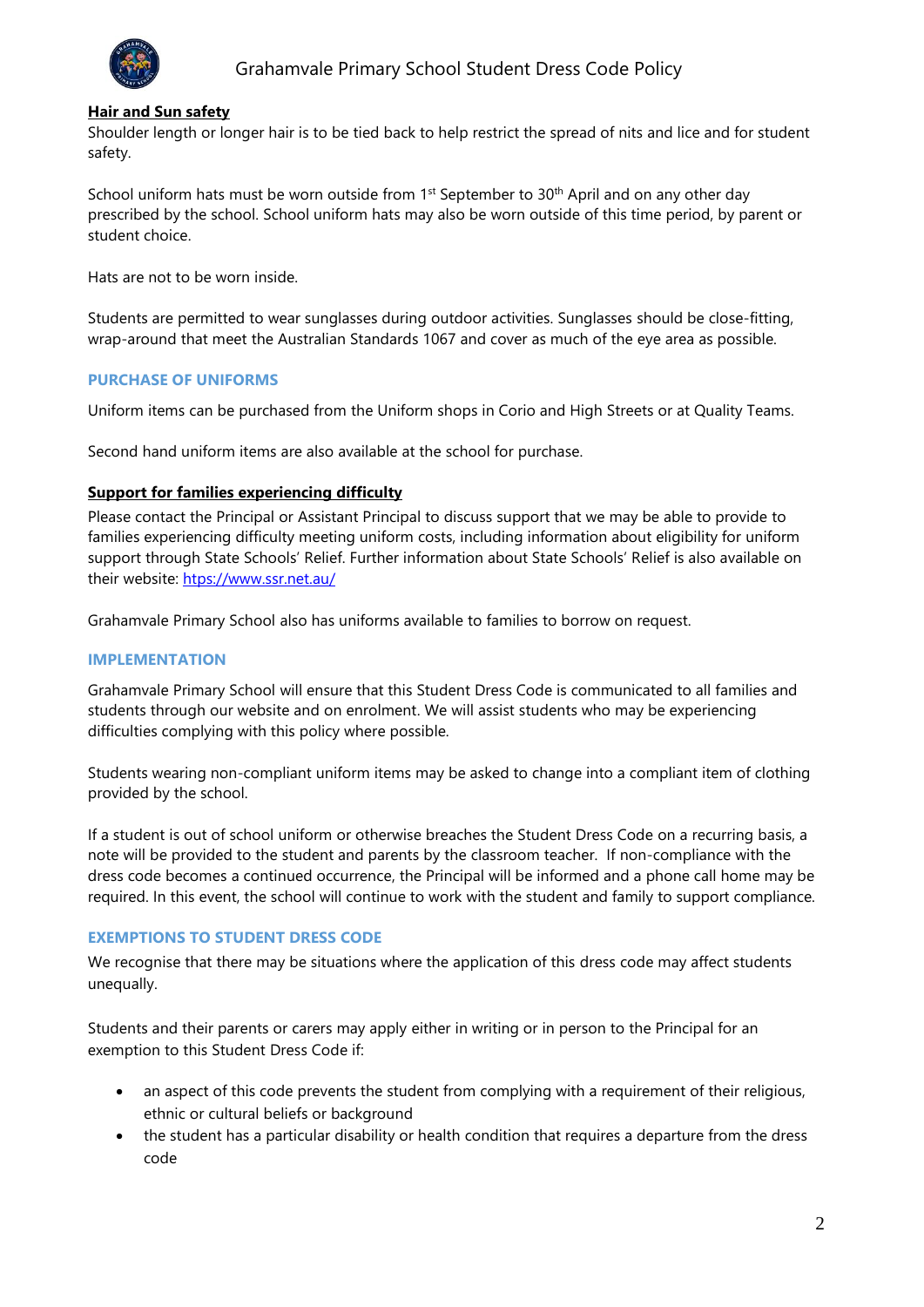

• the student or their parents/carers can demonstrate particular economic hardship that prevents them from complying with the dress code.

When the Principal receives a request for an exemption, they will:

- consider the grounds for the exemption request
- explain the process to the student and/or their parents/carers
- encourage the student and/or their parents/carers to support their application with evidence.

The Principal or delegate will then try to negotiate a resolution that is acceptable to all parties. If an exemption is not allowed, then written reasons will be provided to the student and/or their parents or carers.

# **CONCERNS ABOUT THIS STUDENT DRESS CODE**

Grahamvale Primary School welcomes feedback from the school community in relation to this Student Dress Code. If you have a concern or complaint about the Student Dress Code, further information about raising a concern or complaint is available in our school's Parent Complaint Policy, available on the school's website.

# **FURTHER INFORMATION AND RESOURCES**

- Grahamvale Primary School Sunsmart Policy
- Grahamvale Primary School Complaints Policy
- Department of Education and Training **Student Dress Code**
- Department of Education and Training **Student Engagement policies and quidelines**.

# **REVIEW CYCLE**

This Student Dress Code was last approved by School Council on 16<sup>th</sup> May, 2022 and is scheduled for review in May 2023.